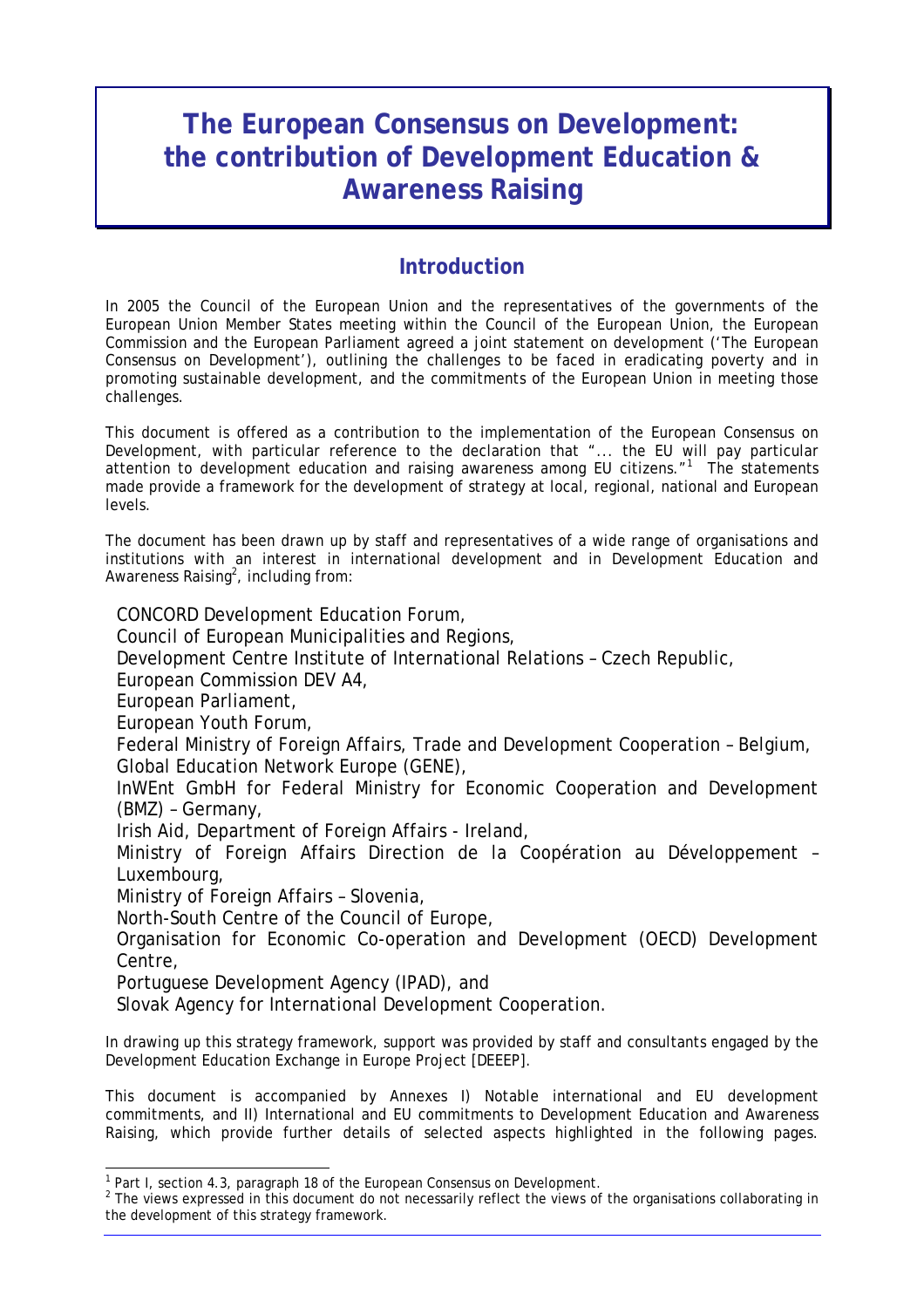# **I. Meeting the development challenge and European and international commitments to development: the role of Development Education and Awareness Raising**

- 1. Poverty eradication and the need for sustainable development are of vital concern in the early part of the 21<sup>st</sup> Century. The context within which these concerns are addressed is one of an increasingly globalised, interdependent and changing world. These concerns are acknowledged by and have led to significant commitments by the European Union, as expressed in, for example, the European Consensus on Development.<sup>3</sup>
- 2. In responding to these worldwide concerns and commitments the European Union, its Member States and its inhabitants - through local, regional, national and international policies, organisations, institutions, authorities and activities in and outside Europe - play and should play a significant role in:
	- 2.1. Developing economic relations that address the challenges of:
		- 2.1.1. eliminating poverty and socio-economic exclusion;
		- 2.1.2. combating economic inequalities; and
		- 2.1.3. enabling local relationships with global economies that are based on principles of justice, fairness and inclusion.
	- 2.2. Developing social and cultural relations that address the challenges of:
		- 2.2.1. promoting fairness and practical solidarity between peoples;
		- 2.2.2. upholding and extending the application of human rights; and
		- 2.2.3. responding to migration and the need to build multi-cultural but cohesive societies.
	- 2.3. Developing relations with the natural world that address the challenges of:
		- 2.3.1. maintaining sustainable environments; and
		- 2.3.2. addressing climate change.

 $\overline{a}$ 

- 2.4. Developing political relations that address the challenges of:
	- 2.4.1. enabling and encouraging public participation in decision making about development; and
	- 2.4.2. creating and maintaining a sense of personal and communal belonging and identity, based on global citizenship in a changing, interdependent world.
- 3. The European Consensus on Development recognises the importance of development education and awareness raising among EU citizens in addressing such concerns and commitments.<sup>4</sup>
- 4. During the past three decades civil society, local and regional authorities, governmental and European actors have started to meet these challenges by providing information and organising activities that engage various sections of the public. Such efforts are helping to create increased public awareness, interest and involvement in development - across the European Union.<sup>5</sup>
- 5. At the same time a diverse range of organisations, institutions and educators has been designing and implementing school and out-of-school curriculum programmes and projects. Known by various names –and not always called 'development education'-, these initiatives all provide an educational response to the issues and challenges of development, helping learners and educators alike in obtaining a critical understanding, skills, values and attitudes through investigations of a wide range of global development issues.<sup>6</sup>
- 6. Where development awareness and education have created a lasting impact on the public they have tended to be based on dialogues between European citizens and citizens of countries in the

<sup>&</sup>lt;sup>3</sup> European Consensus on Development (2005), jointly agreed by the Council of the European Union, the European Commission and the European Parliament. See Annex 1 for further reference to international and European development commitments.

<sup>4</sup> See for instance Part I section 4.3 of the European Consensus on Development (2005).

<sup>&</sup>lt;sup>5</sup> For instance, public involvement from across Europe in the Make Poverty History campaign (2005) and ongoing public interest in the Global Call to Action against Poverty, see www.whiteband.org.

For example, curriculum initiatives and programmes in school, adult education, youth work, and Higher Education sectors in many of the EU Member States. Information about this work across the European Union is provided through, for instance, www.deeep.org.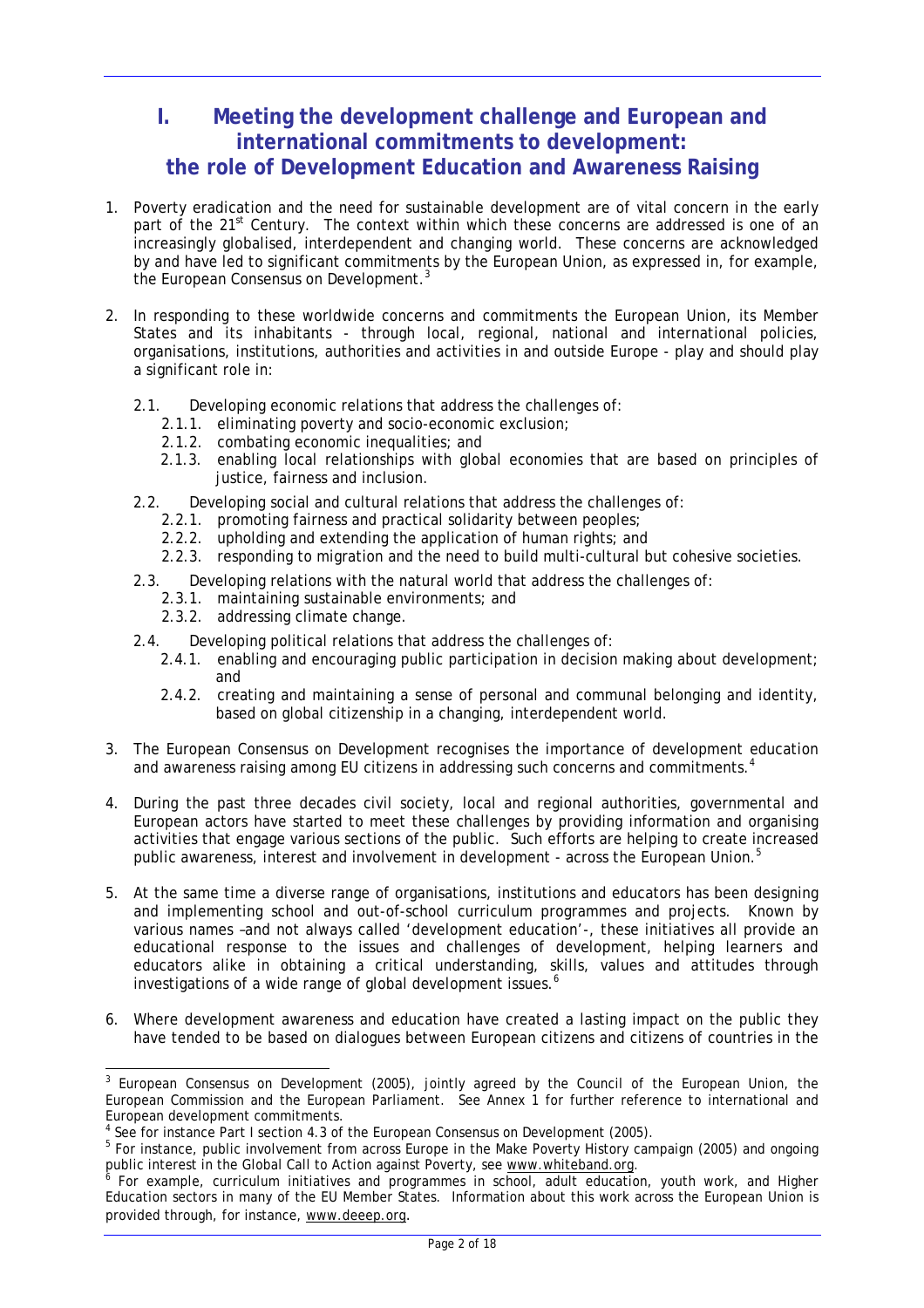South, moving the focus from issues 'about the South' to issues of shared experiences and common humanity - North and South. NGOs, civil society organisations and state actors in Europe play a significant role in encouraging and facilitating such dialogues, helping the European public to recognise the significance of development decisions and actions for people both North and South.

- 7. At a European Union level development awareness raising and educational efforts have been given political attention at different venues and through various statements: stressing the importance of such work in the promotion of central EU values such as solidarity, tolerance, inclusion, human rights and democracy, in the growth of critical support for international development efforts, and in meeting our moral responsibilities as inhabitants of this planet.<sup>7</sup>
- 8. Both the raising of awareness of development, and development education make significant contributions to increasing public support for development. As important, however, are the contributions made to meeting the needs of the public for critical understanding, skills, and values that enable them to lead fulfilling lives in a changing and interdependent world. Quality awareness raising and education work support the meeting of these needs.
- 9. Building on the work that has been done to date, Development Education and Awareness Raising in the early part of the 21<sup>st</sup> Century face new and old challenges and opportunities, in particular relating to:
	- 9.1. The need to deepen European public awareness of international development and its relationship with global interdependence, and how that development and interdependence affects and is affected by personal, local, national and European understandings and actions;
	- 9.2. The need to meet the increasing demand of the European public for effectiveness of development policy and development cooperation in general, including the effectiveness of Development Education and Awareness Raising efforts – be it publically or privately funded;
	- 9.3. The need to integrate development education and awareness raising efforts in the mainstream of existing formal and informal education and information systems and processes, making full use of appropriate didactical and pedagogical approaches to reach the European public; and
	- 9.4. The need to make use of professional skills, methods and tools in order to evaluate and to assess impact and quality, including through greater collaboration and shared learning between European, state and civil society actors, in order to increase the scope and impact of the work done.<sup>8</sup>
- 10. In addressing these issues this strategy framework suggests separate and joint principles, objectives and characteristics that enable state, NGO, other civil society and European actors to address the challenges and opportunities for public awareness raising and education for development. In supporting the European Consensus on Development this document aims to complement and strengthen, but not replace existing national and European initiatives.
- 11. This document is not only addressed to those who are already involved in development education and awareness raising, but is also presented to those governments, EU institutions, NGOs and other civil society organisations that are not yet involved in this work, but whose role in international development and in education in Europe can be brought to bear on attempts to increase the scope and impact of this work.

l <sup>7</sup> Political commitments to promoting Development Education and Awareness Raising in Europe include the EU Council of Development Ministers Resolution on Development Education (2001), the Maastricht Declaration (2002), the Brussels Conference on Public Awareness and Development Education for North-South Solidarity (2005), the European Consensus on Development (2005), the Helsinki Conference on European Development Education (July 2006), and the 18-month (2007-8) Programme on development policy of the EU Presidencies of Germany, Portugal and Slovenia. See Annex 2 for further details of these commitments. 8

<sup>&</sup>lt;sup>8</sup> E.g. the Final Report of the Conference on European Development Education, Helsinki, 3<sup>rd</sup> and 4<sup>th</sup> July 2006.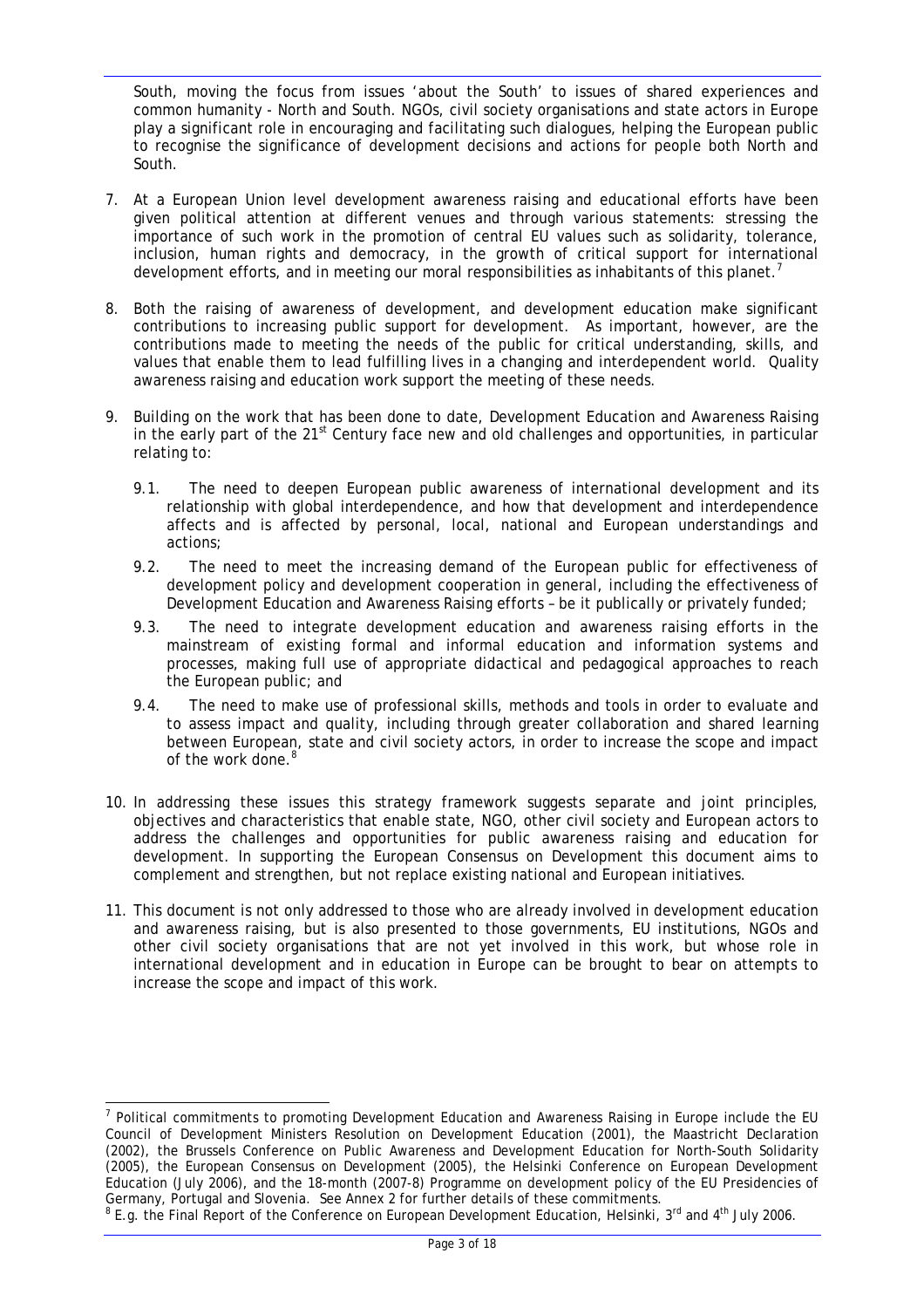# **II. Common objectives**

### **THE CONTEXT OF DEVELOPMENT EDUCATION AND AWARENESS RAISING**

12. Development Education and Awareness Raising contribute to the eradication of poverty and to the promotion of sustainable development through public awareness raising and education approaches and activities that are based on values of human rights, social responsibility, gender equality, and a sense of belonging to one world; on ideas and understandings of the disparities in human living conditions and of efforts to overcome such disparities; and on participation in democratic actions that influence social, economic, political or environmental situations that affect poverty and sustainable development.

#### **THE AIM OF DEVELOPMENT EDUCATION AND AWARENESS RAISING**

13. The aim of Development Education and Awareness Raising is to enable every person in Europe to have life-long access to opportunities to be aware of and to understand global development concerns and the local and personal relevance of those concerns, and to enact their rights and responsibilities as inhabitants of an interdependent and changing world by affecting change for a just and sustainable world.

### **THE CONTRIBUTION OF THIS STRATEGY FRAMEWORK**

- 14. This strategy framework for Development Education and Awareness Raising aims to contribute to:
	- 14.1. a deepening of European public awareness, critical understanding of, and creative engagement with global development and its relationship with local situations and change – in the European Union and elsewhere;
	- 14.2. an increase in the European public's ability to enact their own and support others' right to development; and
	- 14.3. public challenges of attitudes, policies and practices that perpetuate poverty and hamper sustainable development.

#### **THE OBJECTIVES OF THIS STRATEGY FRAMEWORK**

- 15. In the context of the European Consensus on Development the specific objectives of Development Education and Awareness Raising are:
	- 15.1. To increase the European public's critical understanding of the causes and consequences of global poverty and inequity, and of its relevance to personal, local, national, European and global interdependence and sustainable development;
	- 15.2. To promote and enable the European public's engagement with and informed participation in local and international responses to the eradication of poverty and to sustainable development;
	- 15.3. To engage decision makers in the task of embedding policies and practices that are relevant to the implementation of Development Education and Awareness Raising approaches - in particular in relation to formal and informal education at (sub-)national and European Union level;
	- 15.4. To create dialogue between European, state, media and civil society actors who are, or who could be, engaged in promoting the aim and goal of Development Education and Awareness Raising;
	- 15.5. To encourage cross European initiated programmes and activities and mutual support, including between different and new actors in Development Education, Awareness Raising and development cooperation; between national and EU levels; between people North and South; and with governmental and civil society actors in low and middle income countries outside the European Union; and
	- 15.6. To promote the growth of cross European learning from Development Education and Awareness Raising efforts, in order to improve practice and impact.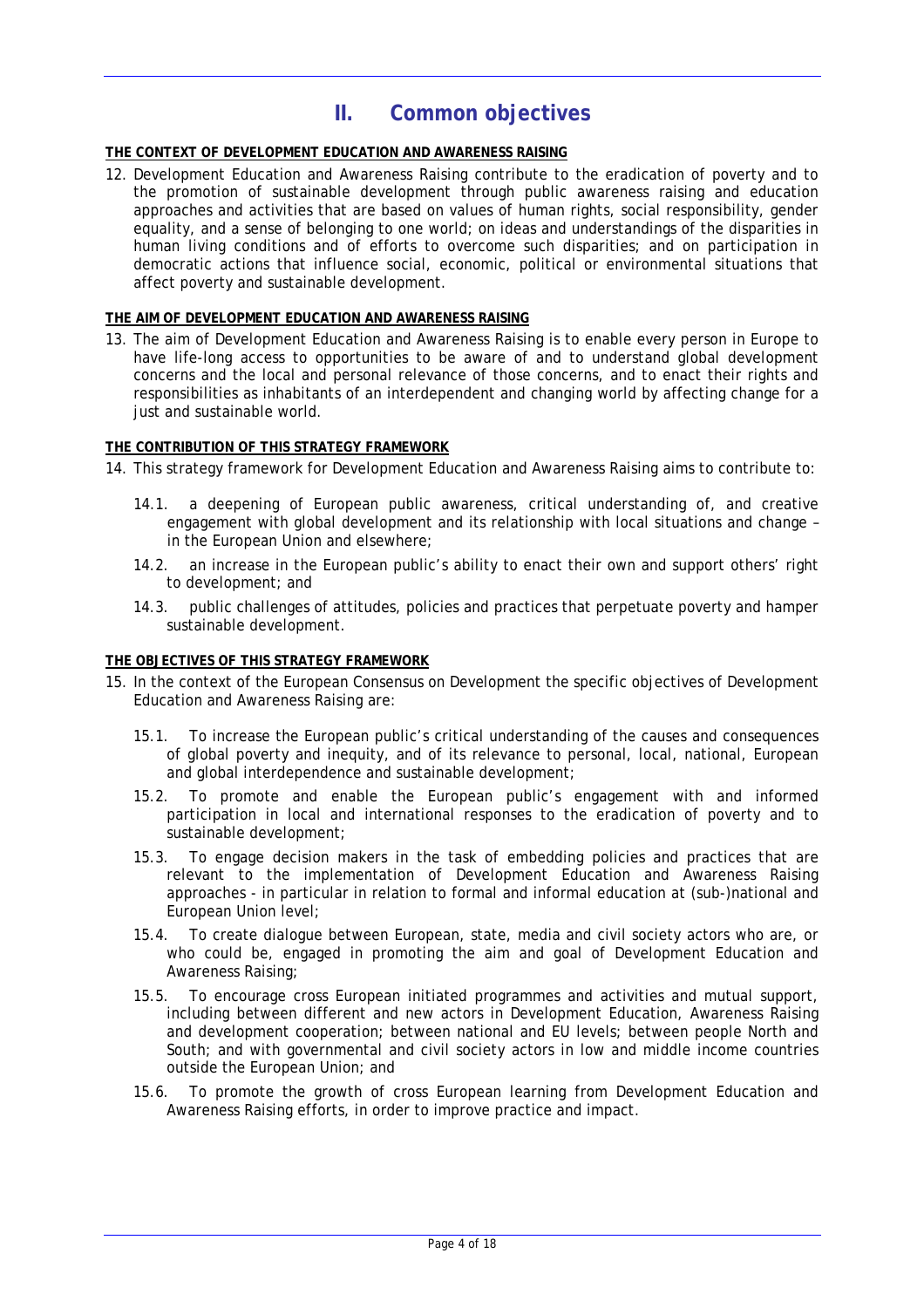# **III. Common principles**

### **EXPLICIT VALUES AND LONGER TERM GOALS**

16. Organisations, institutions and others involved in Development Education and Awareness Raising pursue many different objectives and apply a wide range of approaches. In doing this they clarify and make explicit their values and longer term goals regarding poverty elimination, sustainable development, awareness raising, education and life-long learning.

### **WORKING IN PARTNERSHIP**

17. Development Education and Awareness Raising are based on working in partnership: joint efforts to develop common understanding and relevant actions in response to global development, be it between those involved in development North and South; between organisations, institutions, governments; between funder and fund recipient; between the informant and the recipient of information; or between the educator and the learner.

### **PROMOTING A RANGE OF VIEWPOINTS AND PERSPECTIVES**

18. Development issues and processes are complex and are not reducible to one or a few 'correct' solutions, or to a single ideological approach. Development Education and Awareness Raising give explicit attention to a rich variety of voices and different perspectives, counteracting persistent myths and generalisations about 'development', 'aid', and 'the South' and enabling the European public to connect with the issues through an empathetic awareness and understanding of different viewpoints. Particular emphasis is given to the voices and viewpoints of those who are marginalised from or adversely affected by global development.

### **THE COMMONALITY OF DEVELOPMENT PROCESSES: CONNECTING 'THERE' AND 'HERE'**

19. Globalisation and interdependence mean that 'development' is not something that happens exclusively or independently in 'the South' or outside our own European localities and societies. Development Education and Awareness Raising involve explicit attention to linkages between development issues and challenges here and elsewhere: building on an understanding of the commonality of development processes and interests throughout the world by engaging the public in experiences and creative responses that highlight the relevance of global development to local situations and vice versa.

#### **WORKING WITH AND THROUGH EXISTING SYSTEMS AND PROCESSES**

20. Extensive and often well-established structures and processes exist in Europe that are relevant to our work, including education systems, NGO and other civil society networks, governmental and intra-governmental institutions and processes and media organisations and outlets. Development Education and Awareness Raising aim to work with and through these structures and processes to strengthen and support their capacity to implement awareness raising and educational efforts for development. Similarly, attempts are made to develop common agendas with other educational approaches in Europe and beyond including, for example, active citizenship education, anti-racist education, environmental and sustainable development education, gender education, global education, human rights education, intercultural and multicultural education, participatory learning and action, and peace education.

#### **CONTRIBUTING TO AND LEARNING FROM RESEARCH**

21. Development Education and Awareness Raising encourage and support collaboration with and learning from academia and others who are 'external' to its day-to-day work, including through contributions to and learning from comparisons with public and social change campaigning, community development, social marketing, and education approaches elsewhere in the world.

#### **SHARING EXPERIENCES AND ASSESSMENTS**

22. In order to improve the practice of all those involved, Development Education and Awareness Raising share assessments and evaluations of their programmes, including by making evaluation reports available to interested parties the wider public. Such reports seek to highlight learning points regarding the quality of the work done, practice in implementation processes, organisational and public capacity building, results and lasting impact.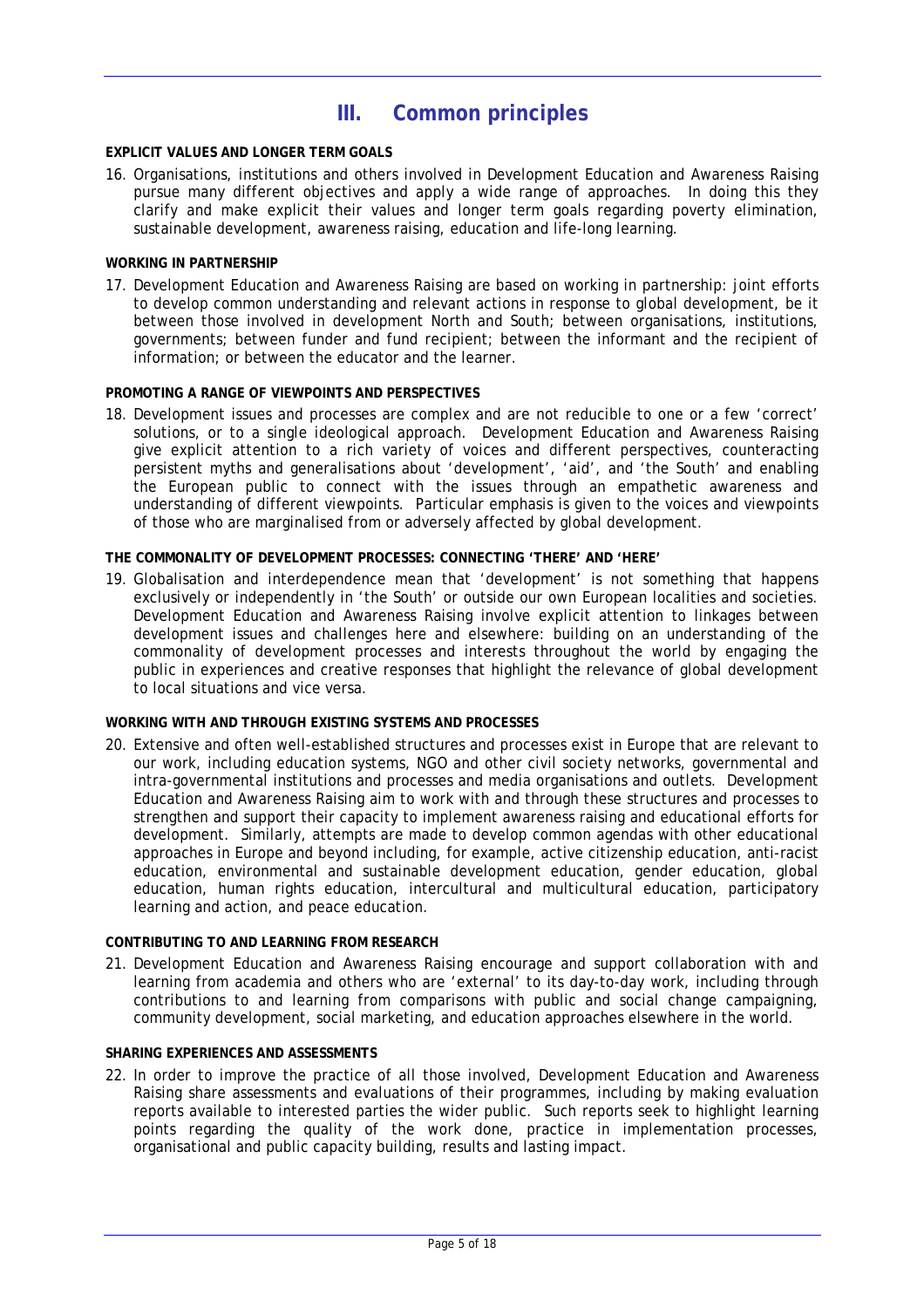### **NOT PUBLIC RELATIONS**

23. For the avoidance of doubt, Development Education and Awareness Raising are not concerned with activities that promote or encourage public support for development efforts *per se* or for specific organisations or institutions. They are not concerned with charity, organisational publicity or public relations exercises.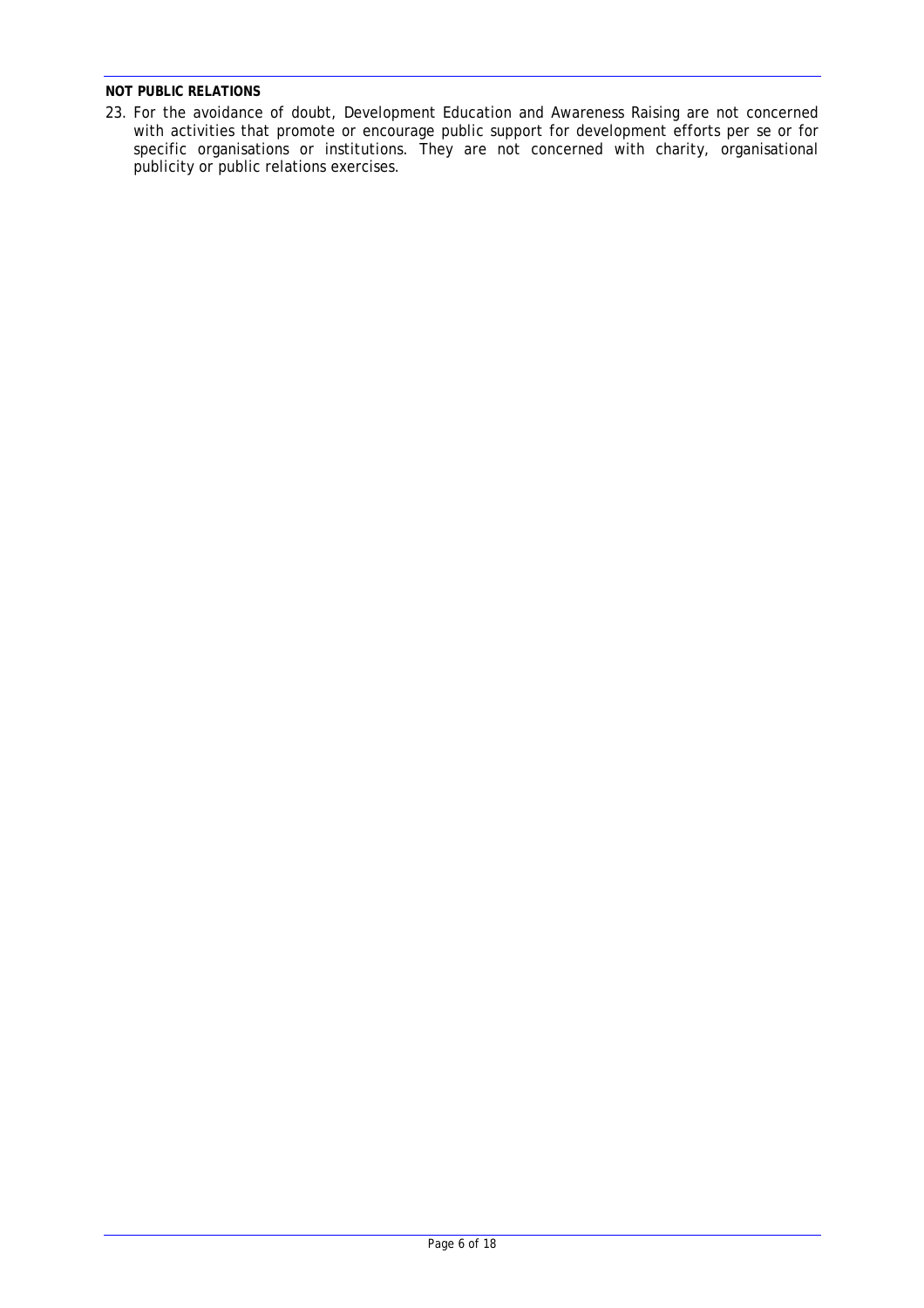# **IV. Target groups**

- 24. The elimination of poverty and the promotion of sustainable development should be of prime concern to all inhabitants of Europe. The primary stakeholder in Development Education and Awareness Raising in Europe is therefore the European public. The public is both a target group of activities but significantly and foremost it is also a participant in seeking responses to development issues.
- 25. This Development Education and Awareness Raising framework, however, is primarily targeted at those organisations, authorities, institutions, print and broadcast media, and policy decision makers in the European Union and in Member States that concern themselves with the design, management, coordination, or funding of activities, projects, programmes and policies that are relevant to education, to the provision of information, or to development. This is particularly, but not exclusively the case where organisations, authorities, institutions and policy decision makers are concerned with or involved in formal and informal education systems.
- 26. It is these stakeholders in particular who determine the themes and extent of awareness, understanding and involvement of the European public in development efforts. It is the level of that public's awareness, critical understanding and creative engagement with global development and its interplay with local change that defines the success of our efforts in meeting the goal expressed by this strategy framework.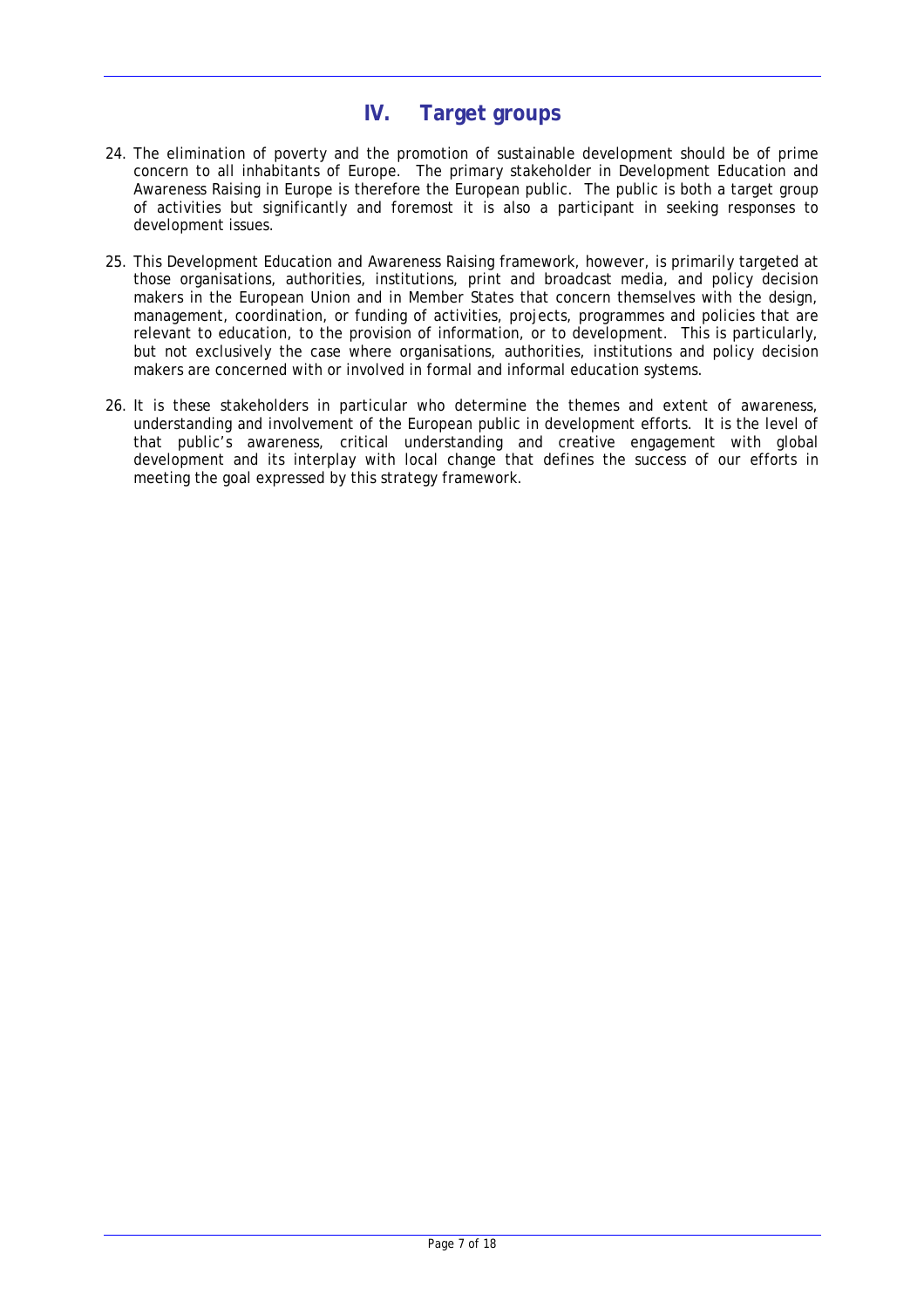# **V. Development Education and Awareness Raising in Europe: characteristics and challenges**

### **PROCESSES OF DEVELOPMENT EDUCATION AND AWARENESS RAISING**

27. Development Education and Awareness Raising make use of a wide range of processes that aim to engage people in development, helping to build personal understandings of global development, skills of enquiry and participation, values that are central to a just society and sustainable world, familiarity with different perspectives and experiences, and a disposition to support development for a just and sustainable world. Current Development Education and Awareness Raising programmes and projects, to greater or lesser extent, explicitly or implicitly, give attention to some or all these facets. To meet its aim, a key challenge to be met is the construction of programmes and project that give systematic attention to all these facets.

#### **VARIETY AND VARIABILITY**

28. Development Education and Awareness Raising in the European Union is characterised by a wide variety of initiatives, encompassing for example, work with schools and Higher Education institutions, youth work, adult education, public awareness raising and campaigning, and advocacy. Support for this work by Member States, although in some cases significant, varies from country to country.

### **THE NEED FOR COORDINATION**

- 29. Although networks to exchange ideas and experiences exist in most European Union Member States and at a European level, little pro-active coordination of programmes takes place. Where such coordination does exist it tends to be guided by government supported policies, often initiated through Ministries of Foreign Affairs and Development and typically directed at formal education.
- 30. The disparate nature of Development Education and Awareness Raising activities does not lend itself well to pro-active coordination, particularly since little conscious thought has so far been given to the development of a coherent framework for these activities. Such a framework however is required if the need for increased public participation is to be addressed.
- 31. To be effective such a framework should also draw attention to the challenges, in particular those mentioned here, that have to be met in organising programmes, projects and activities that are of high quality and lasting impact.
- 32. At a policy level such a framework should also enable the development of practical synergies with European, national and specific sectoral and inter-sectoral approaches. Approaches that are concerned with, for instance, the environment, culture, migration, education, fair trade, agriculture: issues that, to date, although related and relevant to development and to Development Education and Awareness Raising, are largely dealt with separately.

#### **THE NEED FOR A LONGER TERM CONTEXT TO DEVELOP PUBLIC UNDERSTANDING AND ENGAGEMENT**

- 33. One foundation for such a framework is the realisation that activities that focus solely on raising awareness of development issues do not lead to a critically informed public, let alone a public whose engagement with development is sustained.
	- 33.1. Public awareness raising and public campaigning on a particular development issue may obtain some, sometimes widespread, support for solutions to that issue.
	- 33.2. Although of vital importance, such support should be only a starting point in creating lasting public engagement in development: placing the 'single issue' within the broader context of enquiry about the relevance of that issue to other global phenomena, to personal experiences and to local issues (both here and in the South).<br>33.3. At a sustained level, information and enguiry are placed
	- At a sustained level, information and enquiry are placed within a framework that enables the public to progressively enrich its understanding, skills, and practical responses to poverty and sustainable development.

The challenge for Development Education and Awareness Raising is to create opportunities that engage the public progressively through various 'levels' of participation. Without such a deepening of involvement Development Education and Awareness Raising efforts are likely to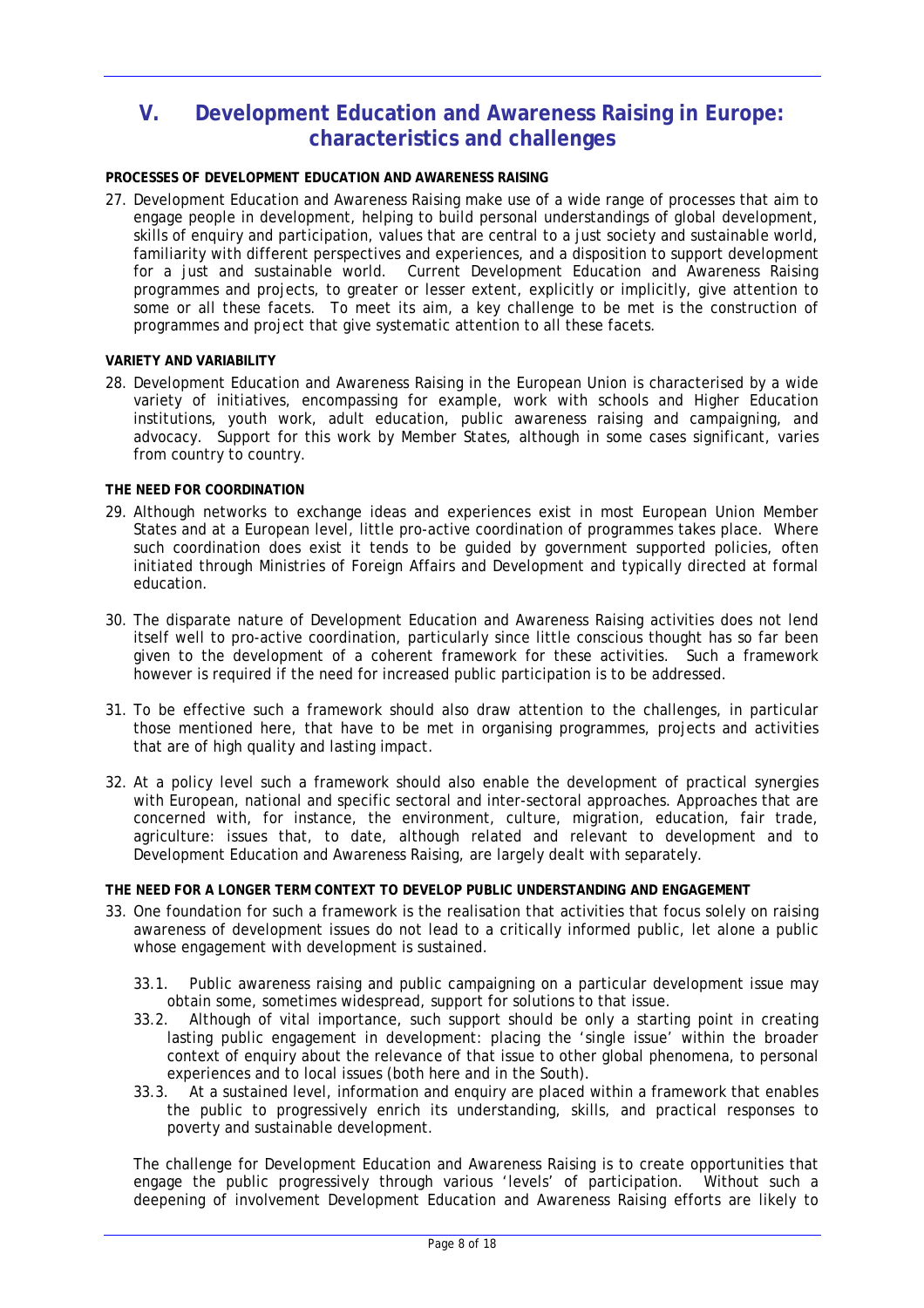remain well-intentioned and largely one-off, maintaining the public in a supporter role rather than as a participant in global development.

### **THE GLOBAL IS IN THE LOCAL**

34. Continuing globalisation, increasing interdependence, international migration, the impact of climate change are some of the phenomena that have resonance at local levels throughout the world. The international and inter-related nature of these and other development issues makes it no longer possible to divorce 'development there' from 'development here'. For Development Education and Awareness Raising in Europe the local expressions of such phenomena offer prime examples – as well as significant challenges - of connecting the experiences of people here to the experiences of people elsewhere in the world, in particular but not necessarily exclusively to people in the South.

### **DRAWING ON EXPERIENCES IN THE SOUTH**

- 35. In relating global phenomena to local development issues and vice versa, European initiatives and programmes can learn much from experiences and organisations in the South. This is and has been the case in obtaining and disseminating information about Southern societies and to attempts in the South to respond to and overcome poverty. Although some of this information is focussed on disaster and seemingly unremitting misery (giving the impression of widespread and general poverty in 'the South') Development Education and Awareness Raising aim to place such images within the context and experiences of societies that are as varied, complex and changing as our own.
- 36. Far less attention has been given in Europe to Southern (including migrant) experiences of public awareness raising and education programmes for development. To meet the development challenges, and to meet the aim and objectives of Development Education and Awareness Raising, there is significant scope and a need for European initiatives to build a genuine dialogue between themselves and Southern actors about common and divergent experiences of development, of awareness raising and of education for development.

### **MAKING DEVELOPMENT EDUCATION AND AWARENESS RAISING INTEGRAL TO PUBLIC LIFE**

- 37. To date most Development Education and Awareness Raising efforts in Europe have been initiated and managed by civil society organisations. In some EU Member States, and through the European Commission, frameworks of financial and sometimes of strategic support exist which add to these civil society initiatives. Currently these local, national and European stakeholders are central in determining the content and approaches of Development Education and Awareness Raising. However, if part of the aim is to engage the public in participation for development, than Development Education and Awareness Raising needs to be, and be seen to be, relevant and integral to existing systems where the public meet, discuss and develop their skills and experiences.
- 38. Virtually all of the public at one or more points in their lives are involved in formal or informal education. Development Education and Awareness Raising can (and in many countries already do) make a positive contribution to the learning experiences of the public, helping the development of understandings and skills that support an individual's need for a fulfilling life: socially, economically and politically. It is suggested that the emphasis of Development Education and Awareness Raising – and for a pro-actively coordinated European framework should therefore be on the primary, secondary and tertiary phases of formal education and on programmes and institutions that support life-long learning. This will require current stakeholders to develop the capabilities and capacities to work with educators and with others involved in supporting life-long learning: retaining an expertise in resourcing development experiences, but also developing a new expertise as facilitators and as outside supporters of change processes. The focus of work becomes one where the aim of Development Education and Awareness Raising becomes 'owned' and valued by educators, trainers, youth workers, educational institutions (incl. managers and governors), learners, parents (and the community), curriculum planners (and education policy makers), etc.

### **EVALUATION AND IMPACT ASSESSMENT**

39. The purpose of evaluation and impact assessment, from the perspective of Development Education and Awareness Raising, is primarily three-fold: learning from yesterday's experiences in order to do better tomorrow; assessing the short term and lasting benefits to audiences or participants; and informing the approaches and activities that address future opportunities and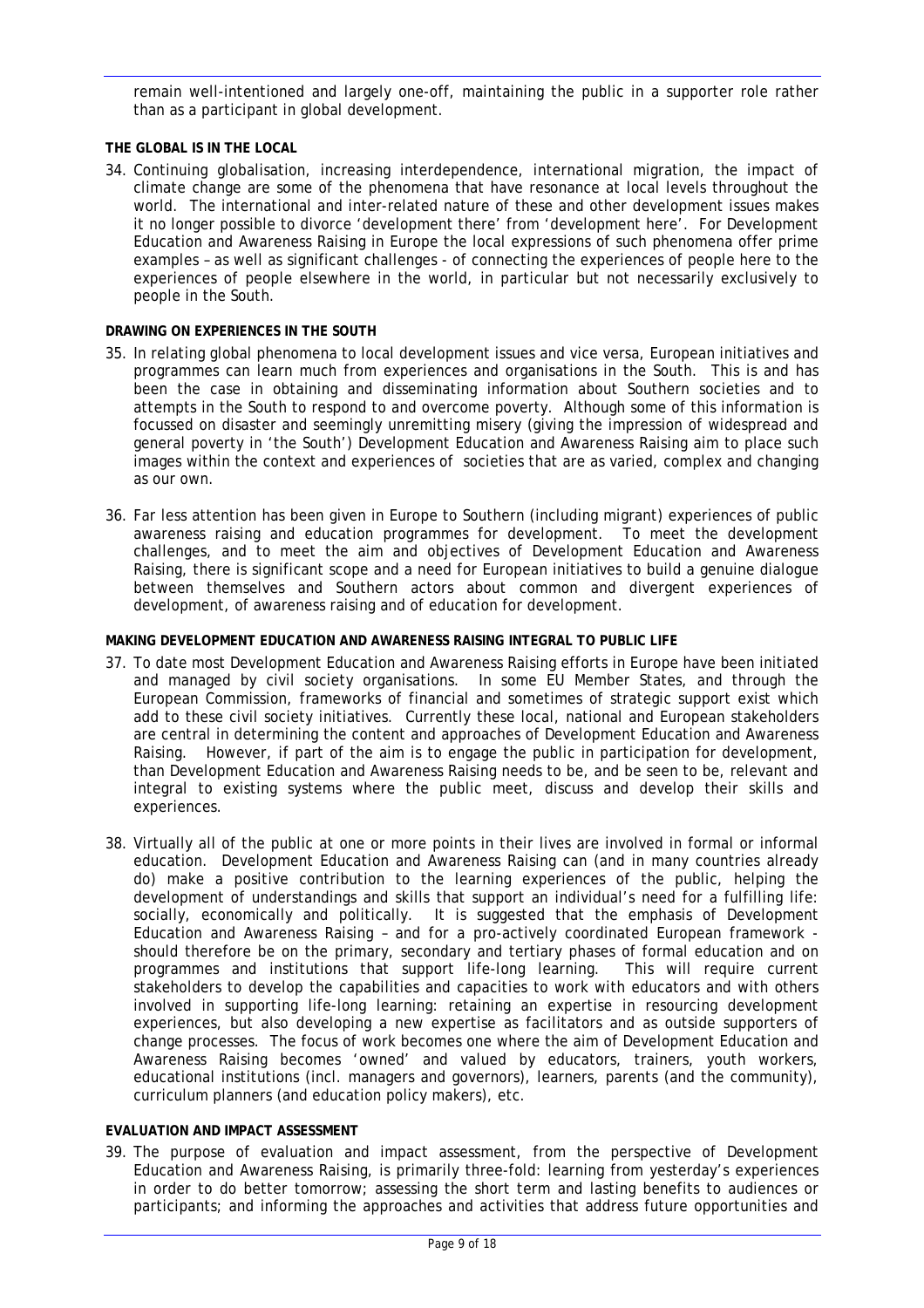obstacles. Assessment of results, impact and quality of processes and outcomes are the overriding, albeit not only, concerns. Often however evaluation is slanted towards quantitative assessments: the number of activities carried out, the number of people 'whose awareness has been raised', 'who have been educated', who have signed up for an activity, etc. Such assessments may be valuable where performance indicators set by, for example, funders, policy makers, or by an organisation itself, are primarily of the quantitative kind. They may also appear to be useful where a programme or project operates on the assumption that awareness raised automatically leads to greater understanding and from there to action. But quantity of involvement does not, on its own, indicate quality of involvement, and a causal relationship between raised awareness and sustained public behaviour as a result is extremely rare.

40. Successful evaluation and impact assessment require clarity of purpose at the start of a programme or project; defined aims, objectives and strategies; monitoring of implementation; an organisational culture of critical reflection; and time, personnel and financial resources set aside for this. The onus is on stakeholders in this work to incorporate the need for such resources in their programmes and projects. Best practice suggests that the purpose of evaluation should be designed during a project's planning phase and that between 3 and 5% of total resources should be explicitly allocated to evaluation. Successful evaluation and impact assessment also requires the dissemination of what has been found: helping to inform the work of others, and helping to develop joint learning across the Development Education and Awareness Raising movement.

### **SENSITIVE AREAS: THE NEED FOR HONEST DEBATE**

41. A long term view, progressively deeper public engagement and collaboration with 'third parties' require state and non-state actors alike to be clear and open about their reasons for involvement in Development Education and Awareness Raising. This means explorations of how they each see their contribution to engaging the public in enacting its rights and responsibilities in respect of global-local development. Such issues can be highly sensitive since specific organisational aims and concerns (of for instance, communicating a particular standpoint, or raising funds), can sit uneasily or even contradict the aim of Development Education and Awareness Raising. It is difficult to see, however, how a coherent vision and framework can emerge unless there is open and honest debate about such, sometimes sensitive, issues.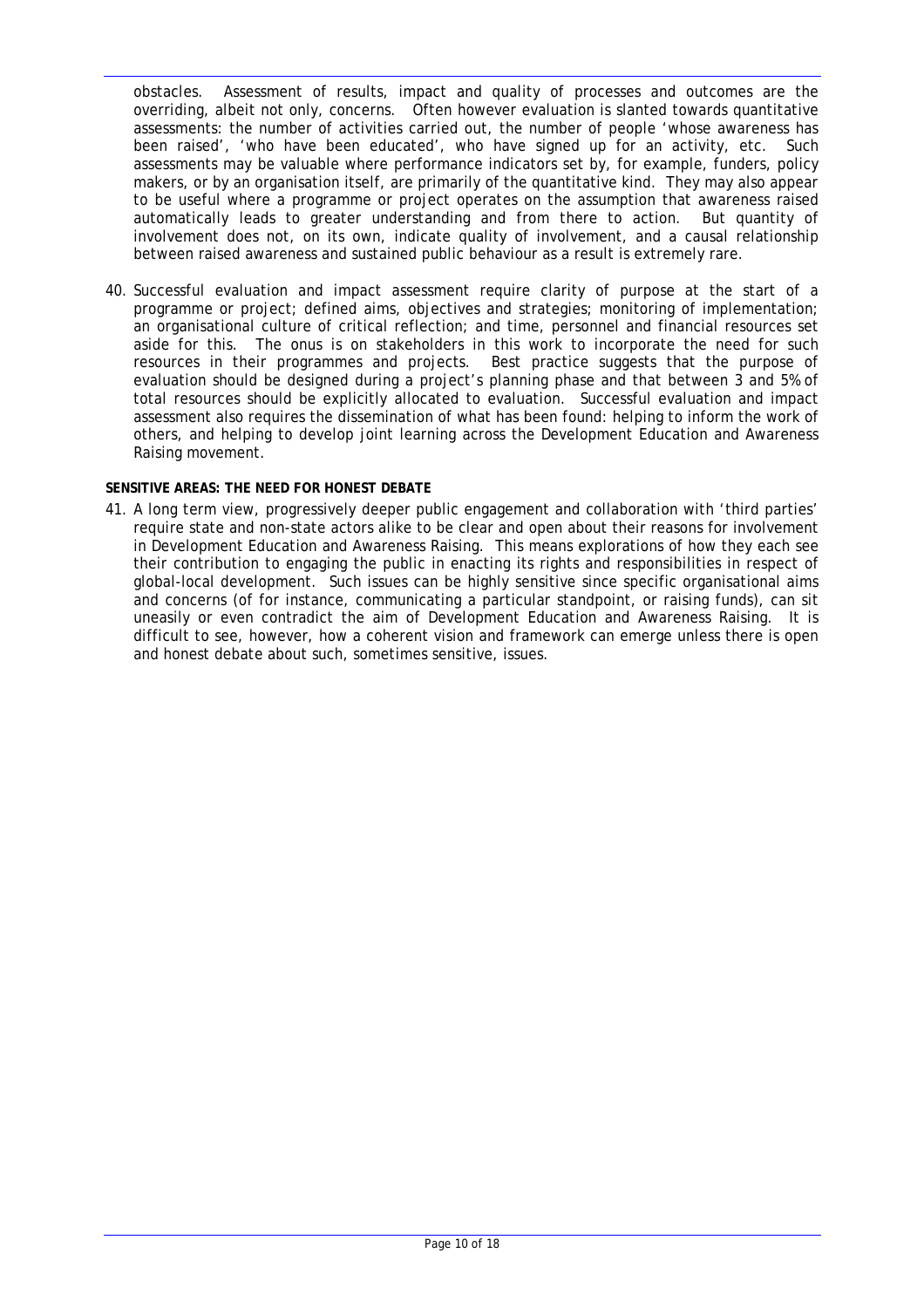# **VI. Recommendations**

#### **TO CURRENT AND POTENTIAL FUTURE STAKEHOLDERS IN DEVELOPMENT EDUCATION AND AWARENESS RAISING**

42. As part of the process of implementing the European Consensus on Development it is recommended that European Union bodies, institutions and authorities, Member State governments, local and regional authorities, civil society organisations and other stakeholders mentioned in this document address the objectives, principles and challenges identified in this document.

In addition the following recommendations are made:

### **TO THE EUROPEAN COMMISSION**

- 43. To report to the Council and to the European Parliament on the current implementation of the commitment to Development Education and Awareness Raising as expressed in the European Consensus on Development; on the quality of this implementation with regard to organisation, results and impact of respectively development education and of development awareness raising efforts.
- 44. To integrate and include development perspectives and actions in support of Development Education and Awareness Raising in relevant European Commission programmes, in particular in programmes applicable to youth and education.
- 45. To explore with other state and civil society stakeholders in Development Education and Awareness Raising the development and implementation of processes that enable debate on best practice in national strategies for support of Development Education and Awareness Raising, and that enable the application of learning from such debates and practice across the European Union, and in particular in New Member States.
- 46. To collaborate with governments and civil society stakeholders in the development of suggestions for the further implementation of the European Consensus on Development commitments regarding Development Education and Awareness Raising, including through inter-services consultations, cross-European collaboration in the promotion of Development Education and Awareness Raising, in the initiation of relevant programmes, projects and activities and in the further growth of Development Education and Awareness Raising, particularly in New Member States.
- 47. To ensure the implementation and publication of evaluations of EC initiated or supported Development Education and Awareness Raising programmes and projects.

### **TO THE EUROPEAN PARLIAMENT**

48. To initiate the development of a report on Development Education and Awareness Raising and its role in the implementation of the European Consensus on Development, including through involvement of relevant Parliamentary Committees (such as DEVE). The report should highlight the actual and potential role of Development Education and Awareness Raising in formal and informal education and life-long learning in Europe.

#### **TO THE GOVERNMENTS OF EUROPEAN UNION MEMBER STATES AND TO LOCAL AND REGIONAL AUTHORITIES**

- 49. To give explicit attention to the importance of Development Education and Awareness Raising in development policies, programmes and budgets and in formal and informal education policies, programmes and budgets.
- 50. Where not yet in existence, to establish and support structured and ongoing processes to develop long-term perspectives and shorter term collaborative programmes that promote Development Education and Awareness Raising, involving governmental departments and agencies responsible for Foreign Affairs/Development Cooperation and for formal and informal education, also involving non-governmental development and other civil society organisations with an interest in global and national poverty eradication and sustainable development.
- 51. To provide policy, financial and organisational support for the integration of Development Education and Awareness Raising in formal and informal education systems, curricula and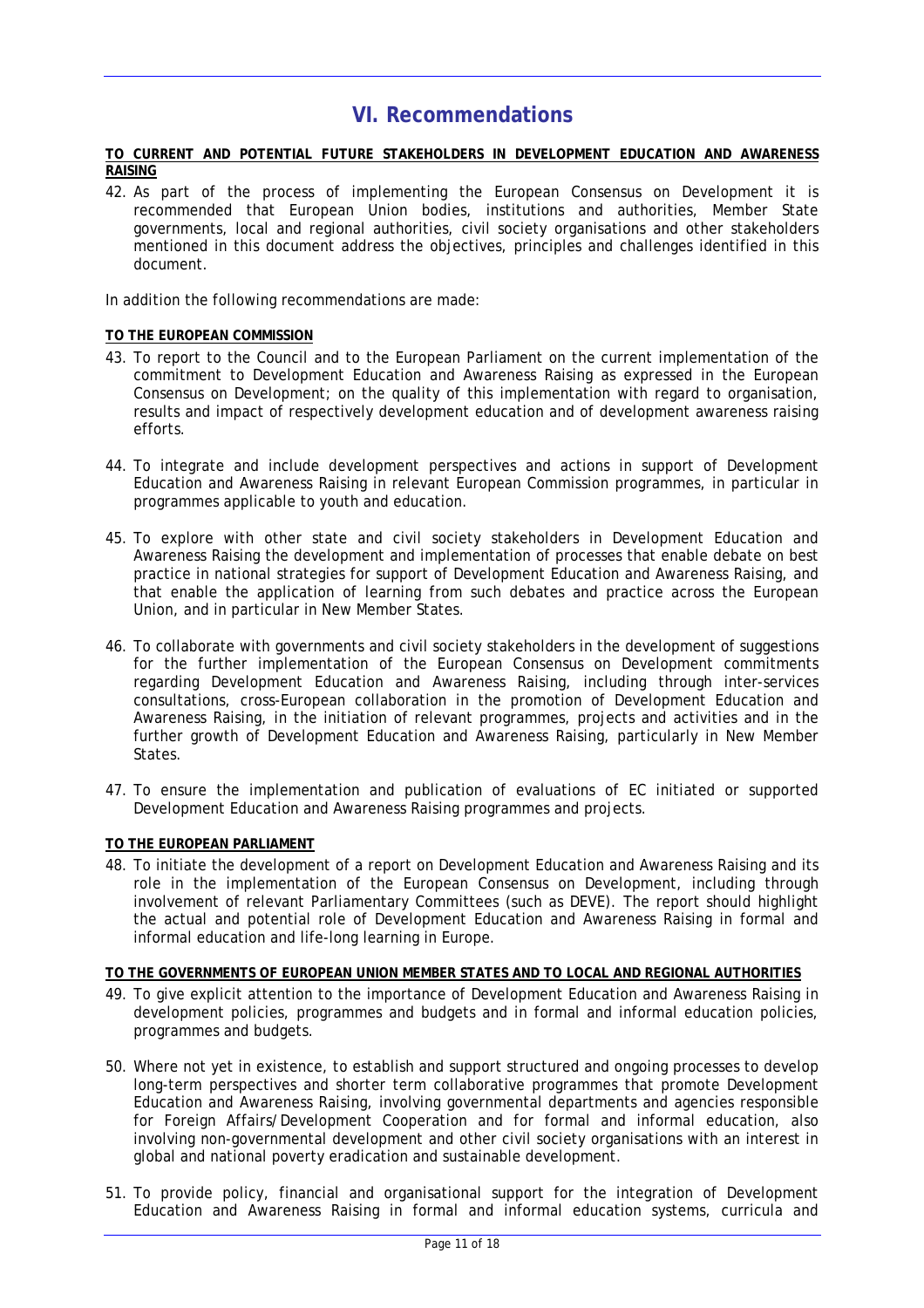programmes, and in media activities, focussing on opportunities to engage formal and informal educators and media personnel in the development of new projects and programmes, networks, research; and on opportunities that enable authorities, agencies and institutions to play their part in responding to the challenges of poverty eradication and sustainable development. Policy, funding and organisational commitments should enable perceptible change to be made towards reaching the aim of Development Education and Awareness Raising.

52. To ensure the implementation and publication of evaluations of government and local or regional authority initiated and supported Development Education and Awareness Raising programmes and projects.

### **TO CIVIL SOCIETY ORGANISATIONS**

- 53. To give explicit attention to the importance of Development Education and Awareness Raising in organisational strategies, budgets and public communications programmes, projects and activities, enabling the public to gain increased critical awareness of development and increased knowledgeable and skilled participation in development - globally and locally.
- 54. To develop and implement strategies and dedicate appropriate levels of resources for effective and targeted marketing of Development Education and Awareness Raising, in particular with formal and informal education sectors and practitioners, and with the media.
- 55. To establish partnerships and genuine collaboration with practitioners and decision makers in formal and informal education systems and in the media, enabling the integration of development concerns and of Development Education and Awareness Raising principles in ongoing policies and practices of those systems and in the media.
- 56. To provide structured, ongoing and supported processes of collaboration between people and organisations in the South and formal and informal educators, researchers and the media in Europe, enabling the public to respond to and play their part in responding to the challenges of poverty eradication and sustainable development.
- 57. To carry out and make publicly available evaluations and impact assessments of Development Education and Awareness Raising strategies, programmes, and projects. Such evaluations and impact assessments should include reference to explicit quality standards that are or should be achieved in respect of engagement processes used, effectiveness, efficiency, transparency, and value for money.
- 58. To encourage and support critical and academically sound development education research and academic courses in all EU countries, and promote sharing and exchange of Development Education and Awareness Raising experiences through universities, academic channels and think tanks.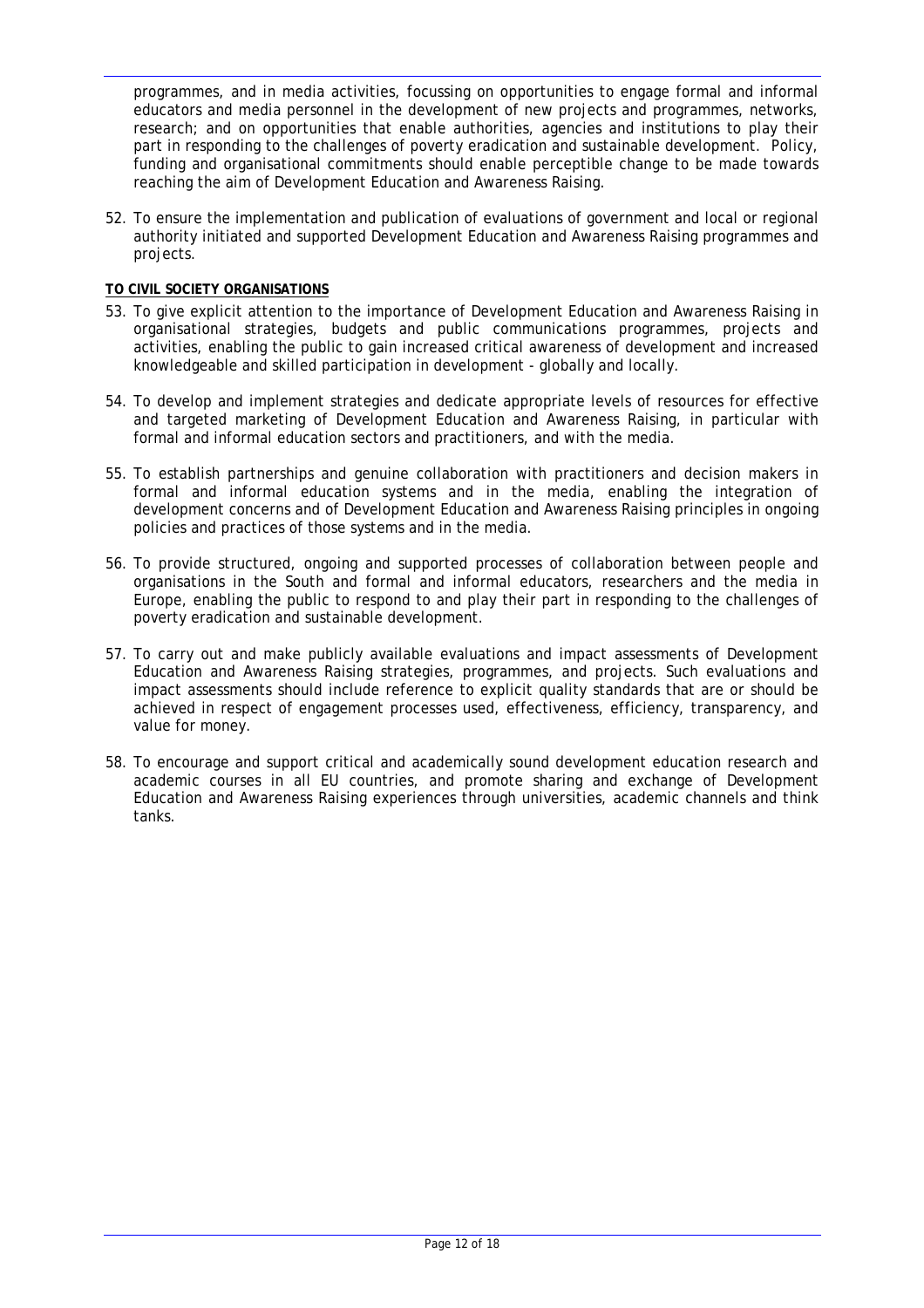# **Annex I Notable international and EU development commitments**

- 1. *Paris Declaration on Aid Effectiveness* (2005), [www.aidharmonization.org].
- 2. *European Consensus on Development* (2005), (14820/05 DEVGEN 229 RELEX 678 ACP 155)
- 3. *G8 Gleneagles Communiqué* (2005), [http://www.g8.gov.uk/].
- 4. *Cotonou Agreement* (2005), [http://ec.europa.eu/development/Geographical/CotonouIntro\_en.cfm].
- 5. *Beijing Declaration: Action for Equality, Development and Peace* (1995), [http://www.un.org/womenwatch/daw/beijing/beijingdeclaration.html].
- 6. United Nations (2000), *Millennium Declaration*, [www.un.org/millenniumgoals]. Reaffirmed in 2002 and 2005.
- 7. United Nations (2003), *Monterrey Consensus on Financing for Development*.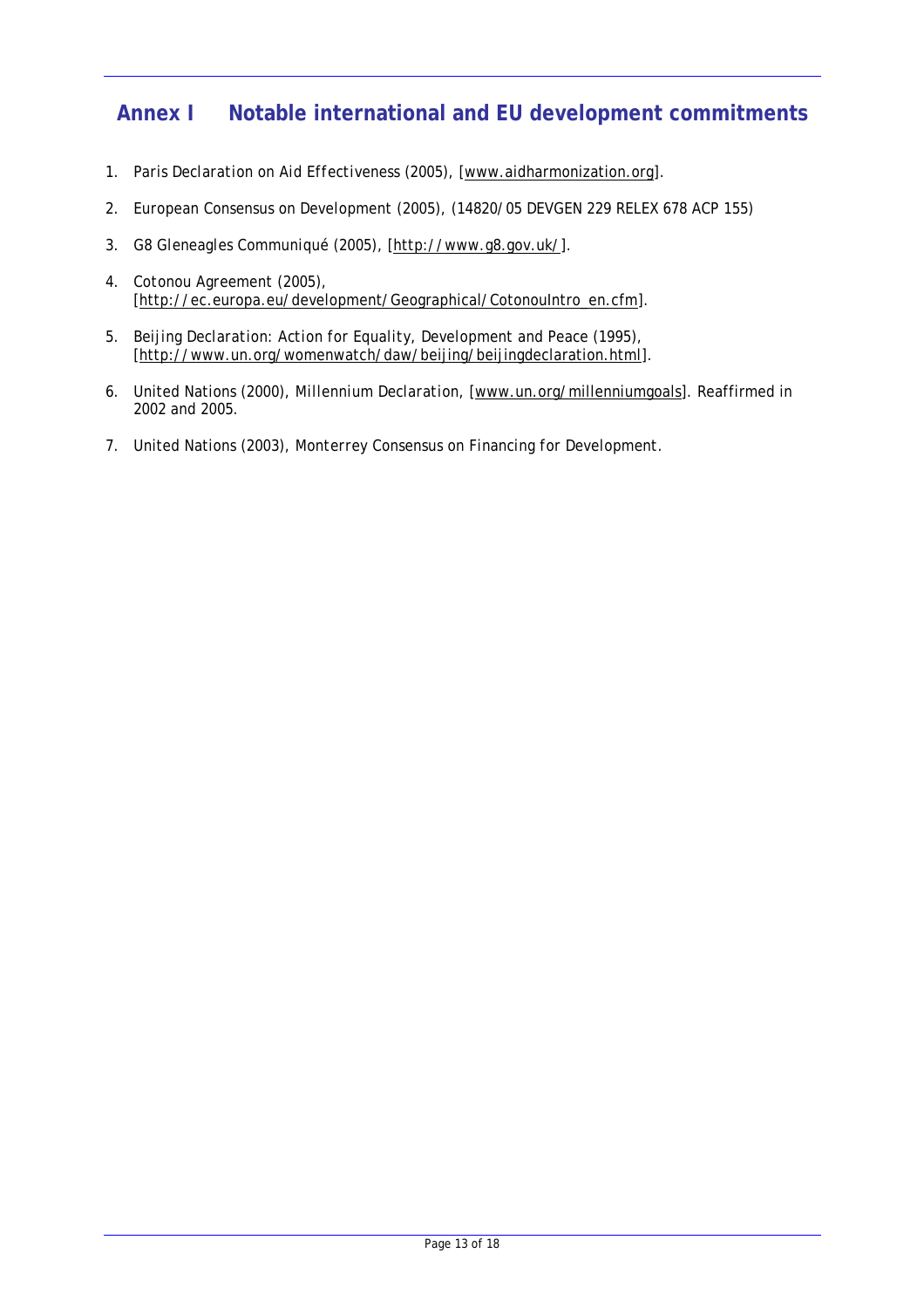# **Annex II International and European political commitments to Development Education and Awareness Raising**

#### **1. STRENGTHENING THE EUROPEAN UNION'S ROLE AS A GLOBAL PARTNER FOR DEVELOPMENT: THE 18- MONTH PROGRAMME ON DEVELOPMENT POLICY OF THE EU PRESIDENCIES OF GERMANY, PORTUGAL AND SLOVENIA (JANUARY 2007 – JUNE 2008), JANUARY 2007**

In the field of development policy, Germany, Portugal and Slovenia have decided to outline their common priorities and to conduct common initiatives during this period. The three Presidencies are committed to pursue these priorities both jointly and individually under their respective presidencies. They are committed to closely cooperate in order to build more awareness and support for development issues as well as to create added value in promoting them together within the European framework and in the international arena, (p. 2).

*Full programme: www.bmz.de/en/service/infothek/buerger/TrioPrsidentschaft.pdf.* 

#### **2. HELSINKI CONFERENCE ON EUROPEAN DEVELOPMENT EDUCATION, 3-4 JULY 2006**

*Organised by the Finnish NGDO Platform to the EU in cooperation with CONCORD and with support of the Finnish Ministry for Foreign Affairs and the European Commission.* 

1. The European Consensus on Development states that the EU will pay particular attention to development education and awareness-raising in the efforts to enhance civil society engagement in global development, Other European structures and political commitments are similarly inclined. To realise this and ensure that all people in Europe have access to quality development education, a strong European and national Strategy Framework is required.

2. In this Strategy Framework priority should be given to supporting planning, quality, partnership, mutual learning and peer exchange of strategies and experience, in development education and awareness-raising; particularly between new member states, acceding and candidate countries, and countries seeking to strengthen national support mechanisms.

3. The Strategy Framework should support existing mechanisms for coordination, international shared learning of national strategies though, interalia Concord and DEEEP, OECD DAC Heads of Information, GENE Peer Reviews, the North-South Centre's Global Education Week network and other networks working in this area.

4. In order to move this European strategy forward, a multi-stakeholder task force will work to develop a common perspective on the European Strategy framework for development education. Member states will be consulted about existing and emerging national strategies, to ensure coherence and to move the process forward from Helsinki.

5. Development education, public awareness and media strategies should be based on a model of solidarity and global interdependence. This means working with Southern partners at all stages of the processes. It also means avoiding passive images of the South, in line with best practice and the recommendations of the Code of Conduct on Images and messages. Linking local and global dimensions of issues is also necessary.

6. Integration of global and development perspectives into education systems requires the development of coordinated strategies by Ministries of Education and Ministries of Foreign Affairs, and other relevant Ministries, Civil Society actors, Local and Regional Authorities, and national curriculum bodies. In this process, the European Global Education Peer Review system has proven useful at national level. Particular emphasis and resources should be allocated to training: both initial and in-service teacher training, and training of DE trainers.

7. Increased quality and impact in development education is also required. This necessitates greater clarity and coherence regarding the differences along the continuum from development education to awareness raising to information and campaigning. Appropriate mechanisms of evaluation in these related, complementary but differing spheres are essential. Partners from the South should be involved at all stages.

8. Recalling previous commitments, the Conference recognises the efforts of countries to increase funding to development education. A target of 3% of ODA to development education is endorsed by NGDOs and some member states. The Conference calls on member states, local and regional authorities, NGDOs and the Commission to commit to a staged series of increases in financial support for development education, to ensure pro rata strengthened support as member states approach targets of 0.56%, 0.7%, of GNI to ODA and beyond, and develop inclusive, consultative strategies for disbursement.

9. In the context of ongoing discussions on the reform of European Commission financial instruments, due regard should be given to the European Consensus on Development and reform should be informed by the findings of the Brussels and Helsinki Conferences. The reform should aim at clearer and more coordinated European Commission support structures for DE, that are coherent with member states support structures.

These recommendations are addressed to all actors of society who are able and interested in further improving the impact and quality of development education. This includes among others the EU institutions, national ministries, and international and civil society organisations, research institutes working for active and informed global citizens.

*Final conference report and presentations: http://www.kehys.fi/Materials\_DE\_030407.*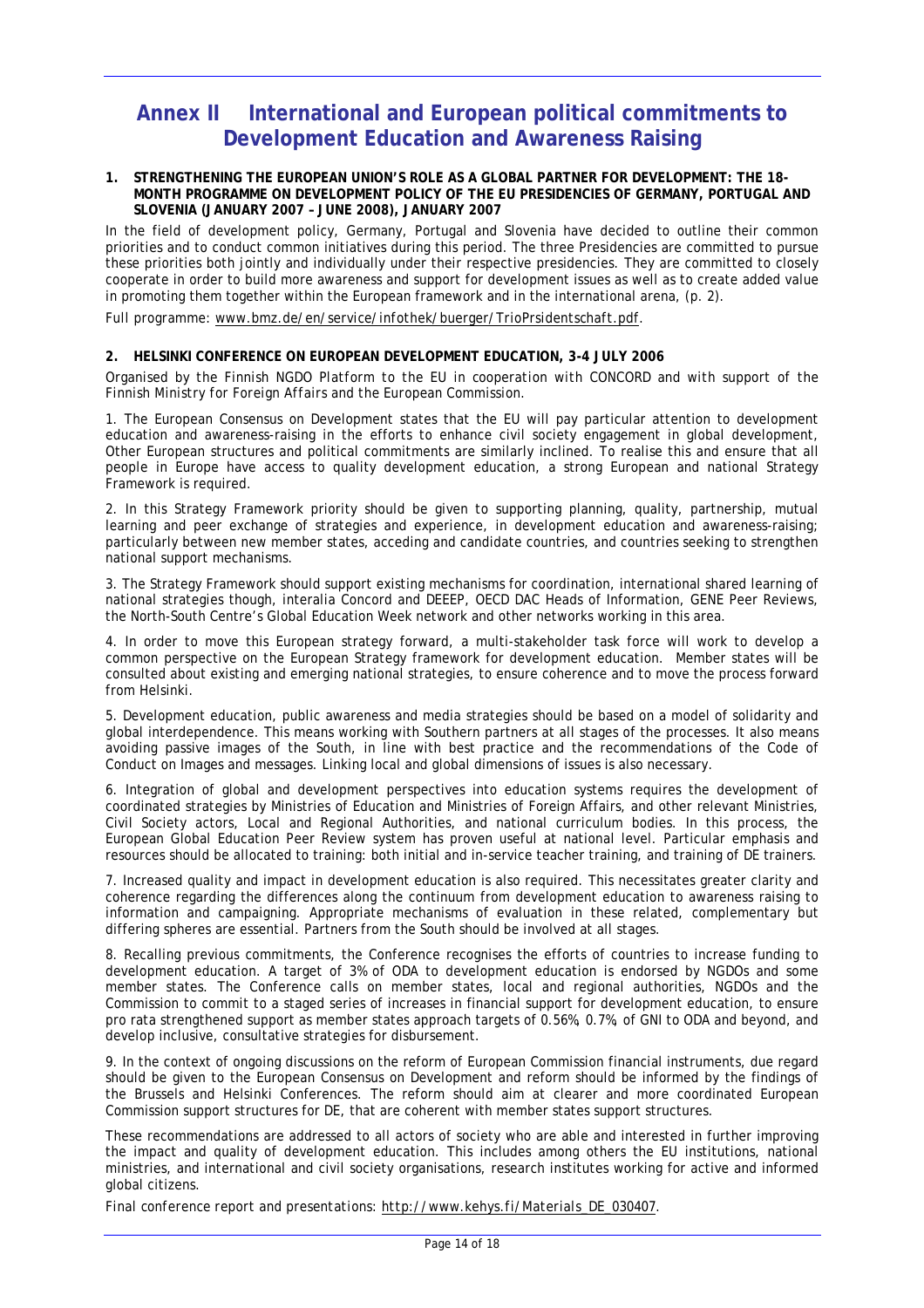#### **3. THE EUROPEAN CONSENSUS ON DEVELOPMENT, DECEMBER 2005**

#### 4.3 Participation of civil society

18. The EU supports the broad participation of all stakeholders in countries' development and encourages all parts of society to take part. Civil society, including economic and social partners such as trade unions, employers' organisations and the private sector, NGOs and other non-state actors of partner countries in particular play a vital role as promoters of democracy, social justice and human rights. The EU will enhance its support for building capacity of non-state actors in order to strengthen their voice in the development process and to advance political, social and economic dialogue. The important role of European civil society will be recognised as well; to that end, the EU will pay particular attention to development education and raising awareness among EU citizens.

#### **4. EUROPEAN COMMISSION WHITE PAPER ON A EUROPEAN COMMUNICATION POLICY (PLAN D FOR DEMOCRACY, DIALOGUE, DEBATE), OCTOBER 2005**

#### Objectives of Plan-D:

The Commission has proposed a Plan D for Democracy, Dialogue and Debate, not as a rescue operation for the Constitution, but to stimulate a wider debate between the European Union's democratic institutions and citizens. It has to be seen as complementary to the already existing or proposed initiatives and programmes such as those in the field of education, youth, culture and promoting active European citizenship.

Plan-D dovetails with the Action Plan on communicating Europe1 which seeks to improve the way that the Commission presents its activities to the outside world and the forthcoming White Paper on communication strategy and democracy which will start a consultation process on the principles behind communication policy in the European Union and the areas of co-operation with the other European institutions and bodies. Together with Plan-D these initiatives set out a long-term plan to reinvigorate European democracy and help the emergence of a European public sphere, where citizens are given the information and the tools to actively participate in the decision making process and gain ownership of the European project.

*More details: http://ec.europa.eu/communication\_white\_paper/index\_en.htm.* 

#### **5. EUROPEAN CONFERENCE ON PUBLIC AWARENESS AND DEVELOPMENT EDUCATION FOR NORTH-SOUTH SOLIDARITY, BRUSSELS, 19-20 MAY 2005**

*Jointly organised by Belgian Development Co-operation Directorate-General and the European Commission.* 

A. As part of an ongoing debate, participants from national, European and international administrations, nongovernmental organisations and other actors of civil society, together with members of different media, took part in a conference on public awareness and development education for North-South solidarity in Brussels on 19/20 May 2005.

B. The participants, meeting in both plenary and specific working group sessions, have drawn up the following recommendations. Further specific proposals and suggestions from different participants are outlined in the conference papers.

1. The renewed commitment by the European Union and the member states to increase ODA levels adequately for 2010 and the achievement by 2015 of the level of 0.7% by most, as advanced by the United Nations in 1970, should be welcomed and propagated as widely as possible throughout the Union. Effective development education and awareness raising are essential conditions to mobilise support to reach these targets.

2. Noting that the assistance provided is a question of finance, effectiveness and quality, as well as sustainable development, the Millennium Development Goals should be included as a major facet of public awareness and development education activities throughout the Union.

3. Comprehensive and coherent development education and awareness-raising strategies should be designed or reviewed at both national and European levels. The relevant authorities should ensure that these strategies are fully integrated into their development and education policies. This will require close co-operation with NGOs and other relevant civil society organisations.

4. Awareness-raising and development education should be integrated into the curricula of the formal and informal educational systems throughout the current and future members of the Union. Such programmes, aimed at all levels and ages of society, are necessary to foster the greatest possible North-South solidarity.

5. National and European authorities should ensure there is adequate funding for development education and awareness raising in their planning. It is proposed that the European Commission and Member states move towards or beyond a figure of 3% of ODA, as proposed in a UNDP Report. This increase in funding implies the necessary quality, efficiency and effectiveness of development education and awareness-raising activities.

6. As part of the overall need to raise both quality and efficiency, best practices should be actively encouraged and supported, particularly between Member states but also internationally. Ongoing coordination and cooperation, learning from past experiences at the widest possible level, are therefore essential to ensure coherence and maximise effectiveness.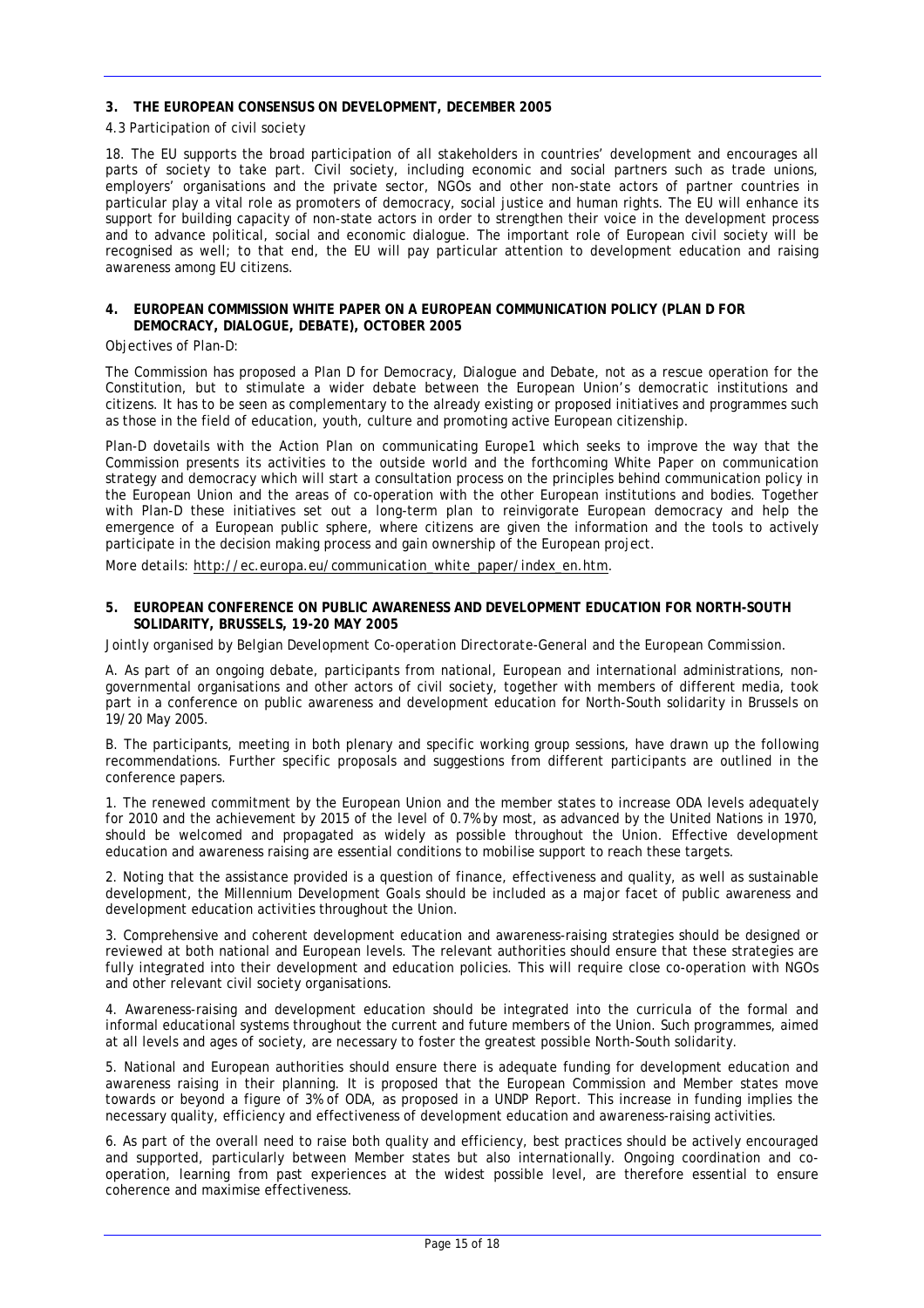7. It should be stressed that both awareness raising and development education are distinct from publicity and fundraising. Equally development education and awareness-raising activities should be rooted in the realities of Northern societies and take into account the interdependency between North and South as well as the need for policy coherence in the North.

8. Assistance towards achieving effective development education and awareness raising in new Member States should be provided. In order to enable new and future Member States to access EU funding for development education and awareness-raising, current thresholds on financial capacity requirements and eligibility criteria should be adapted in their favour.

9. Recognising that international development co-operation issues were not properly discussed in the course of the last accession rounds, further rounds should address it in a much more proactive way. In the case of the new Member States and acceding countries, ad hoc development education and awareness-raising activities should partly make up for the lost opportunities.

10. The contribution of national and local authorities, parliamentarians, NGOs and other civil society actors in North-South co-operation should be strengthened with a view to boosting capacity, awareness and commitment in the current and future Union, as well as outside.

11. Emphasis should be given to how, following natural or man-made catastrophes, there is a process of linking relief to provide initial stability, rehabilitation and development which should be on a sustainable and environmentally friendly basis.

12. A comprehensive press strategy for North-South solidarity should cover the broad range of existing media but focus on channels with the widest coverage where resources are limited. Development and humanitarian actors should make more efforts to provide useful, clear and appealing material and opportunities to journalists to enable them to offer independent and accurate information on North-South issues. The press has a fundamental role in preventing crises becoming forgotten both by governments and European civil society and should be recognised as a development actor.

13. Images and articles are best if they respect the dignity, beliefs and traditions of the peoples of the "South" in their presentation.

14. Monitoring and evaluation of humanitarian and development programmes must therefore cover not only the effect in the field but also the evolution of public perception in the North and the South of the progress accomplished. Building on existing experiences, increased efforts have to be made to improve monitoring and evaluation of development education and awareness-raising activities in order to systematically enhance their overall relevance, efficiency and effectiveness.

15. It is proposed that the recommendations of this Conference, particularly those pertaining to the role and place of development education and awareness-raising, be integrated into the new EU Development Policy Statement before its adoption and coherently translated in other relevant policy processes and instruments.

16. A group of representative stakeholders be established, following this conference, in order to ensure the follow-up of the outcomes of this Conference throughout the current and future Union. This representative group should also be aware of the need for accountability - in the widest sense – and appropriate evaluation of what is a long-term process of improving North-South solidarity. It would then organise further meetings and discussions as appropriate. In this context, it particularly welcomes the offer of the Chairman of the Development Committee of the European Parliament to draw up a report on the matter.

C. While these recommendations are addressed above all to the representatives of the European Parliament, the European Council, the European Commission, as well as the national authorities at the conference, they are also directed to all members of society, individuals and organisations who are able to increase awareness of and strengthen North-South solidarity in all its aspects.

D. The participants note with pleasure that certain authorities are already actively pursuing these goals. The recent communication of the Commission to the Council and the organisation of this conference by the European Commission and the Belgian authorities are recent positive examples.

*Full report http://www.euforic.org/awareness-sensibilisation/.* 

#### **6. UNITED NATIONS DECADE OF SUSTAINABLE DEVELOPMENT (2005-2014)**

The goal of the United Nations Decade of Education for Sustainable Development (2005-2014, DESD), is to integrate the principles, values, and practices of sustainable development into all aspects of education and learning. This educational effort will encourage changes in behaviour that will create a more sustainable future in terms of environmental integrity, economic viability, and a just society for present and future generations.

The primary goal for the DESD is laid out in the United Nations General Assembly resolution 59/237 in which the General Assembly "*encourages Governments to consider the inclusion … of measures to implement the Decade in their respective education systems and strategies and, where appropriate, national development plans*". Furthermore, the General Assembly "*invites Governments to promote public awareness of and wider participation in the Decade, inter alia, through cooperation with and initiatives engaging civil society and other relevant stakeholders, especially at the beginning of the Decade*".

Within the broad goals established by the General Assembly, subgoals for the DESD at the national level are to: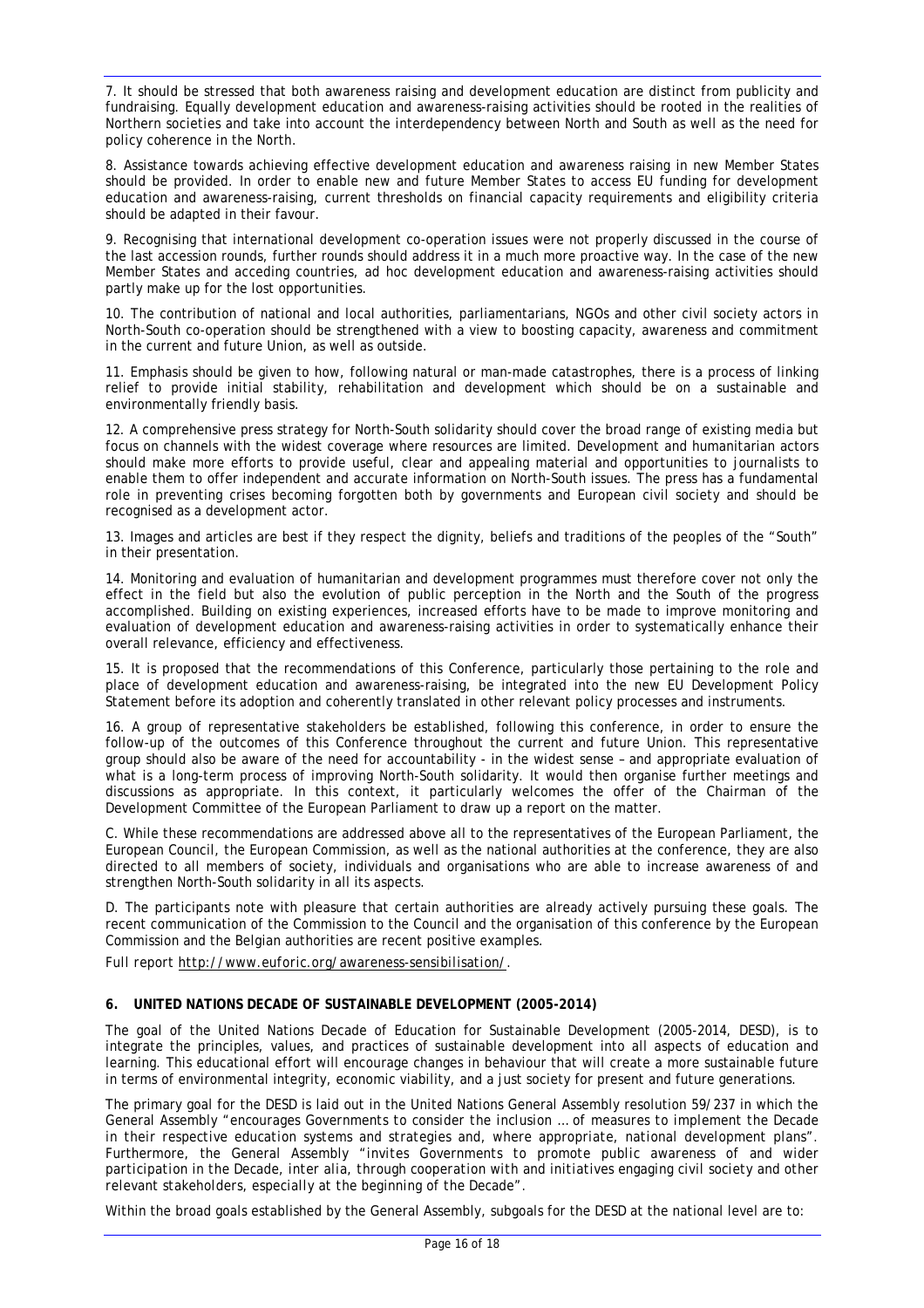- Provide an opportunity for refining and promoting the vision of and transition to sustainable development – through all forms of education, public awareness and training.
- Give an enhanced profile to the important role of education and learning in sustainable development.

The objectives for the DESD are to:

- facilitate networking, linkages, exchange and interaction among stakeholders in ESD;
- foster an increased quality of teaching and learning in education for sustainable development;
- help countries make progress towards and attain the millennium development goals through ESD efforts;
- provide countries with new opportunities to incorporate ESD into education reform efforts.

Recognising that how sustainable development, and related educational processes are attained will vary from context to context, these objectives will share the key tasks for UNESCO to perform in support of Member States through its role as lead agency of the Decade. UNESCO's leadership role and, in fact, the task of Member States are also defined by the four major thrusts of education for sustainable development:

- improving access to quality basic education;
- reorienting existing education programmes;
- developing public understanding and awareness.
- providing training.

*More details: http://portal.unesco.org/education/en/ev.php-URL\_ID=27234&URL\_DO=DO\_TOPIC&URL\_SECTION=201.html.* 

#### **7. THE MAASTRICHT GLOBAL EDUCATION DECLARATION, 17 NOVEMBER 2002**

In November 2002, the Europe-wide Global Education Congress, held in Maastricht, has led representatives from governments, parliaments, local authorities and civil society organisations of Member States of the Council of Europe to commit them to increase support to Global Education, through the so-called "Maastricht Global Education Declaration". The following commitments were agreed:

5.1 Take forward the process of defining Global Education and ensuring that a rich diversity of experience and perspectives (e.g. Southern, Minorities, Youth and Women's perspectives) is included at every stage.

5.2 Develop, in cooperation with the competent authorities and relevant actors, (or build on existing), national action plans, starting now and to 2015, for increased and improved Global Education towards the target date of the Millennium Development Goals.

5.3 Increase funding for Global Education.

5.4 Secure the integration of Global Education perspectives into education systems at all levels.

5.5 Develop, or where developed, improve and increase national structures for funding, support, co-ordination and policy-making in Global Education in all Council of Europe member states, as appropriate to national conditions.

5.6 Develop, or where developed improve strategies for raising and assuring the quality of Global Education.

5.7 Increase support for Regional, European, and International networking of strategies for increased and improved Global Education; between policymakers and practitioners.

5.8 Test the feasibility of developing a peer monitoring/peer support programme, through national Global Education Reports, and regular peer reviews, in a 12-year frame.

5.9 Contribute to the follow-up to the World Summit on Sustainable Development and to the preparations for the United Nations Decade for Education for Sustainable Development.

*More details: www.globaleducationeurope.net.* 

#### **8. COUNCIL OF EU WORKING PARTY ON DEVELOPMENT COOPERATION RESOLUTION ON "DEVELOPMENT EDUCATION AND RAISING EUROPEAN PUBLIC AWARENESS OF DEVELOPMENT CO-OPERATION", (13323/01 DEVGEN 157), NOVEMBER 2001**

**The Council** 

6. Wishes to encourage increased support for development education, and for the corresponding communication policy, by the Commission and the Member States through the establishment of closer links between the various sectors which may help promote development education in areas such as NGOs, schools, universities, adult education, training for trainers, audio-visual media, the press, collective organisations and youth movements.

7. Encourages the European Commission and the Member States to sustain their support for NGO development education initiatives and for initiatives taken by the national coordination centres of development NGOs.

8. Underscores the importance of the "fair trade" factor which is effective in development education. The Council considers that it would be worth studying, in consultation with the bodies concerned, the possibilities of